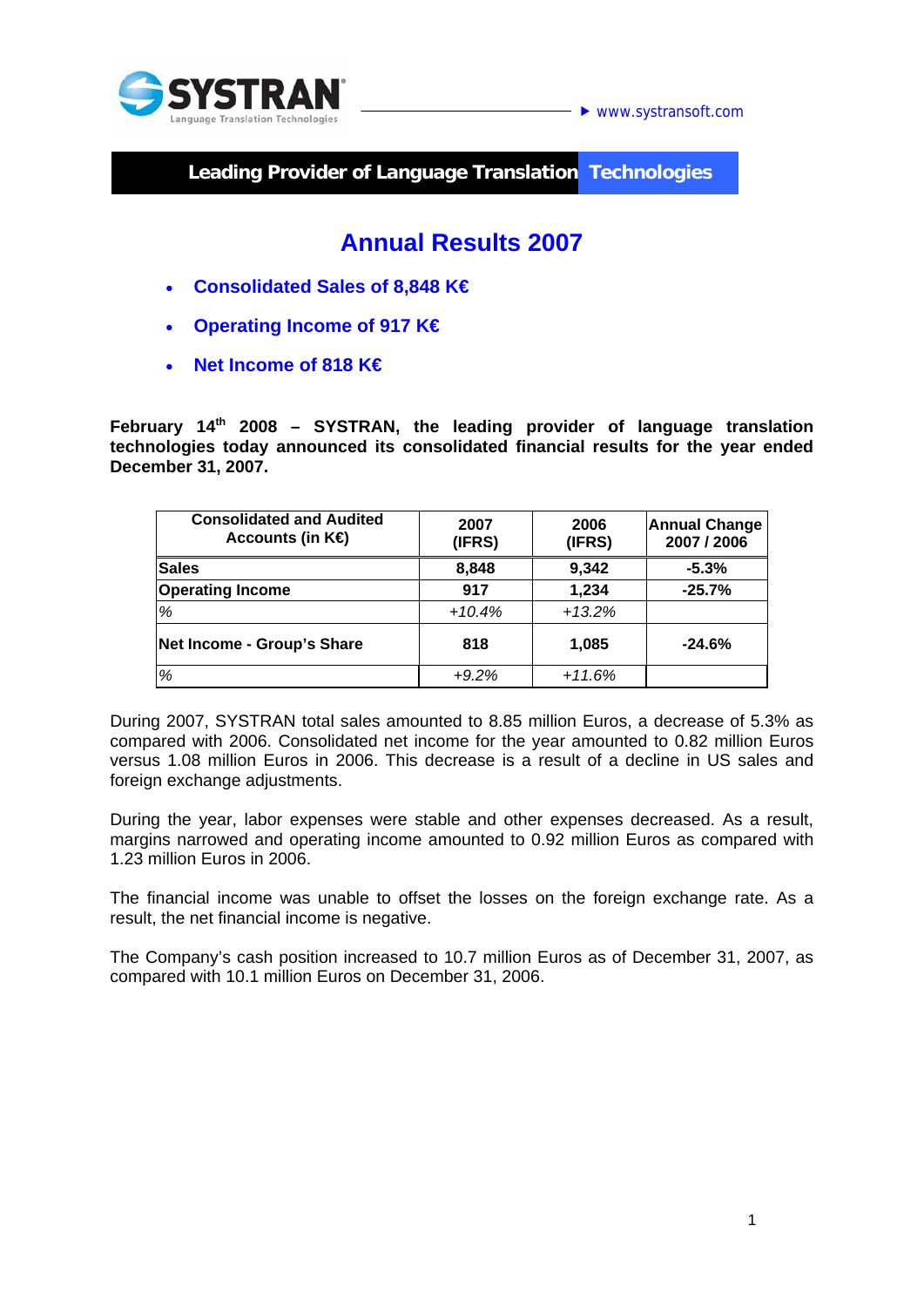

### **Activities - 2007**

| In K€                        | 2007  | In<br>%<br>of total | 2006  | In<br>%<br>of total | <b>Annual</b><br>Change<br>2007/2006 |
|------------------------------|-------|---------------------|-------|---------------------|--------------------------------------|
| <b>Software Publishing</b>   | 6,933 | 78.4%               | 6,236 | 66.8%               | $+11.2%$                             |
| <b>Professional Services</b> | 1,915 | 21.6%               | 3,106 | 33.2%               | $-38.3%$                             |
| <b>Consolidated Sales</b>    | 8,848 | 100.0%              | 9,342 | 100.0%              | $-5.3%$                              |

At a constant exchange rate total sales would have been slightly higher than sales reported in 2006. *Software Publishing* sales amounted to 6.93 million Euros, an increase of 11.2% as compared with 2006. The *Professional Services* activities decreased by 38.3% when compared to 2006. The increase in *Software Publishing* sales is attributable to a growth of 39.3% of *Desktop Products* sales.

### **S** Outlook

SYSTRAN's efforts are now focused on the release of its version 6 Server Products and Online Services solutions. These forthcoming releases should translate into revenue growth from *Corporate* customers.

Development of SYSTRAN's new version 7 has commenced. The primary goal is to improve translation quality with new translation engines.

### $\bigodot$  Dispute with the European Commission

On October 31<sup>st</sup>, 2007, SYSTRAN filed its response to the European Commission with the Court of First Instance of the European Communities. The European Commission has sent its rejoinder by the end of January 2008. The written procedure is now completed and the oral procedure will take place in 2008.

## **S** About SYSTRAN

SYSTRAN is the market leading provider of language translation software products and solutions for the desktop, enterprise and Internet that facilitate communication in 52 language combinations and in 20 vertical domains. With over three decades of expertise and research and development, SYSTRAN's software is the choice of leading global corporations, portals including AltaVista™, Yahoo!®, and Microsoft®, and public agencies like the US Intelligence Community and the European Commission.

Use of SYSTRAN products and solutions enhance multilingual communication and increase user productivity and time-savings for B2E, B2B and B2C market segments as they deliver real-time language solutions for search, content management, online customer support, intra or inter company collaboration, and eCommerce.

SYSTRAN is headquartered in Paris, France with a North American office located in San Diego, California, USA.

SYSTRAN (Code ISIN FR0004109197, Bloomberg: SYST NM, Reuters: SYTN.LN) is listed on EuroNext Paris, *Compartiment C*. For more information, visit www.systransoft.com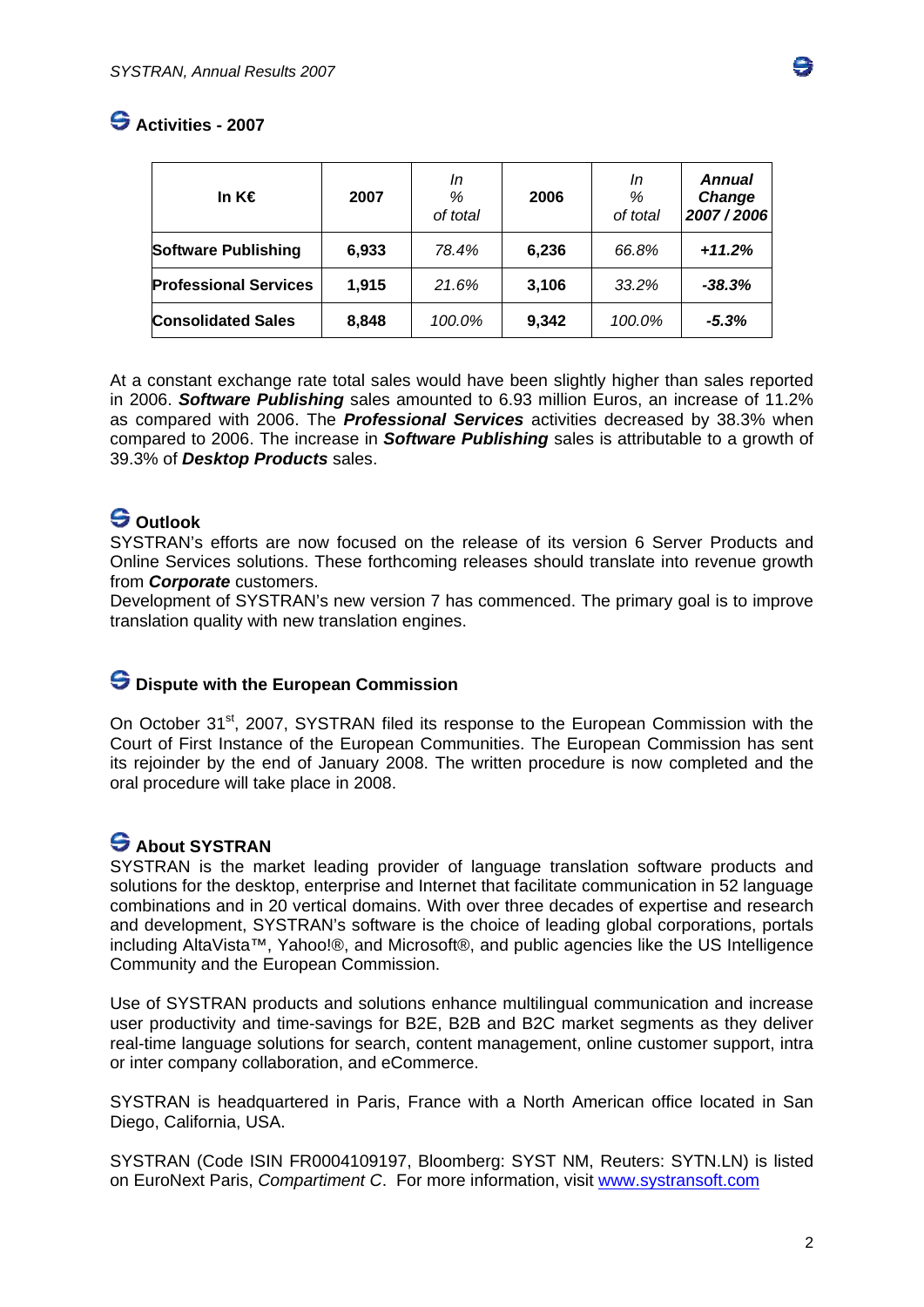#### *Contact*

Dimitris SABATAKAKIS, Chairman & CEO Telephone: +33 (0)1 47 96 86 86 Fax: +33 (0)1 46 98 00 59 Email: sabatakakis@systran.fr

Revenue for the first quarter 2008 ending on March 31<sup>st</sup>, 2008 will be announced on May 9<sup>th</sup>, 2008.

This Press Release is available for download at: http://www.systransoft.com/index/About-Systran/Investors/Financial-Releases



e.